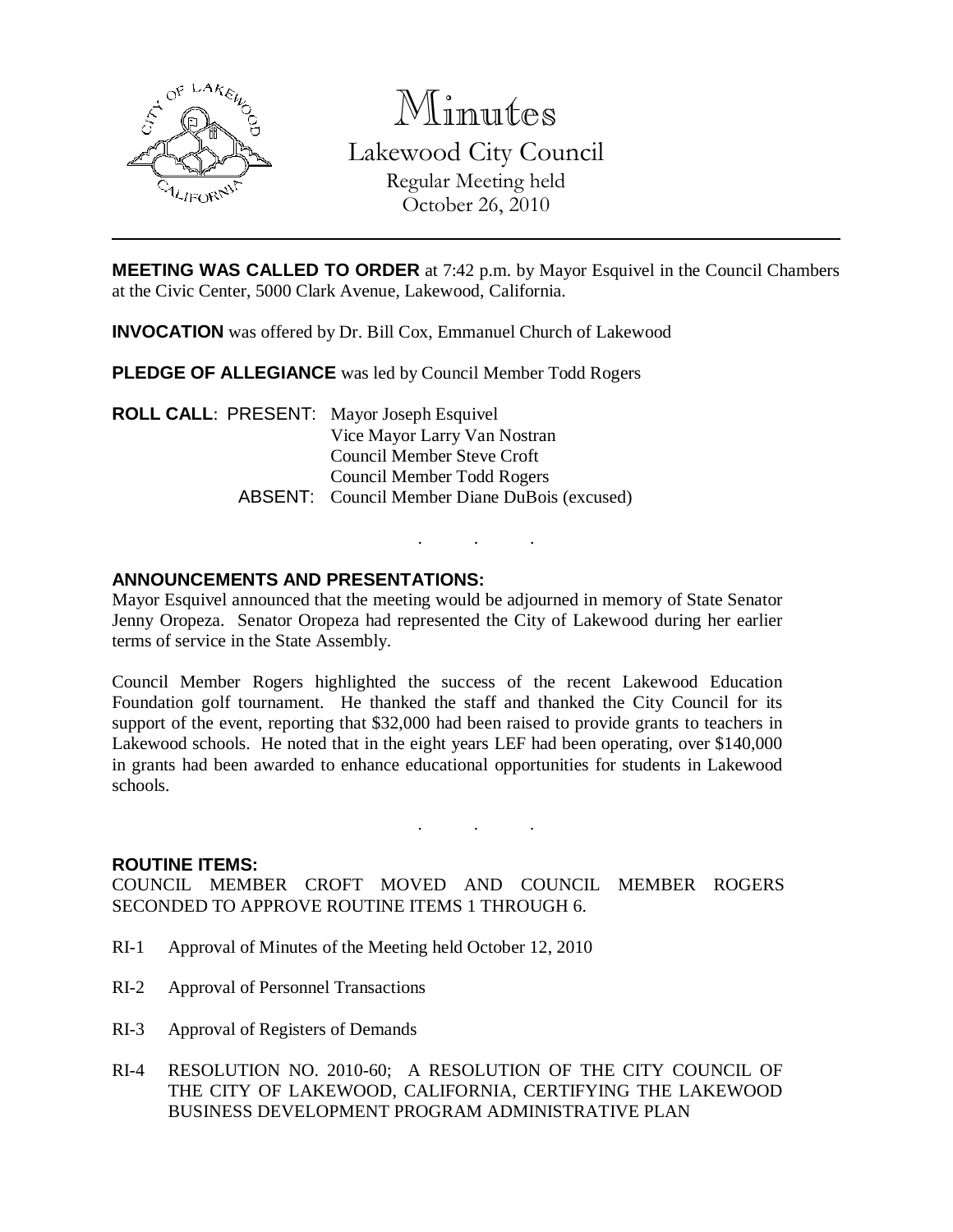City Council Minutes October 26, 2010 Page 2

### **ROUTINE ITEMS:** Continued

- RI-5 Approval of Amendment to Annual Maintenance Agreement with ID Modeling for Water Hydraulic Model
- RI-6 RESOLUTION NO. 2010-61; A RESOLUTION OF THE CITY COUNCIL OF THE CITY OF LAKEWOOD ADOPTING PROGRAM SUPPLEMENT NUMBER N006 TO MASTER AGREEMENT NUMBER 07-5315R AND AUTHORIZING THE MAYOR TO EXECUTE SAID AGREEMENT

UPON ROLL CALL VOTE, THE MOTION WAS APPROVED:

AYES: COUNCIL MEMBERS: Van Nostran, Croft, Rogers and Esquivel NAYS: COUNCIL MEMBERS: None ABSENT: COUNCIL MEMBERS: DuBois

### **2.1 • RESOLUTIONS FOR THE 2011 GENERAL MUNICIPAL ELECTIONS**

City Attorney Steve Skolnik made a brief statement based on the memo in the agenda and advised that there were three resolutions before the City Council that were procedural actions necessary to begin the process for the next General Municipal Election, which would be held on March 8, 2011, for the purpose of electing two Members of the City Council. He noted that all three resolutions could be enacted with one motion. It was the recommendation of staff that the City Council adopt the proposed resolutions pertaining to the General Municipal Election, and authorize the retention of Martin & Chapman Company for election services and supplies.

. . .

RESOLUTION NO. 2010-62; A RESOLUTION OF THE CITY COUNCIL OF THE CITY OF LAKEWOOD, CALIFORNIA, CALLING AND GIVING NOTICE FOR THE HOLDING OF A GENERAL MUNICIPAL ELECTION TO BE HELD IN SAID CITY ON TUESDAY, MARCH 8, 2011, FOR THE ELECTION OF CERTAIN OFFICERS OF SAID CITY AS REQUIRED BY THE PROVISIONS OF THE LAWS OF THE STATE OF CALIFORNIA PERTAINING TO GENERAL LAW CITIES

RESOLUTION NO. 2010-63; A RESOLUTION OF THE CITY COUNCIL OF THE CITY OF LAKEWOOD, CALIFORNIA, REQUESTING THE BOARD OF SUPERVISORS OF THE COUNTY OF LOS ANGELES TO RENDER SPECIFIED SERVICES TO SAID CITY RELATING TO THE CONDUCT OF A GENERAL MUNICIPAL ELECTION TO BE HELD IN SAID CITY ON TUESDAY, MARCH 8, 2011

RESOLUTION NO. 2010-64; A RESOLUTION OF THE CITY COUNCIL OF THE CITY OF LAKEWOOD, CALIFORNIA, ADOPTING REGULATIONS FOR CANDIDATES FOR ELECTIVE OFFICE PERTAINING TO CANDIDATES STATEMENTS SUBMITTED TO THE VOTERS AT A GENERAL MUNICIPAL ELECTION TO BE HELD ON TUESDAY, MARCH 8, 2011

COUNCIL MEMBER CROFT MOVED AND VICE MAYOR VAN NOSTRAN SECONDED TO ADOPT RESOLUTIONS NO. 2010-62 THROUGH NO. 2010-64.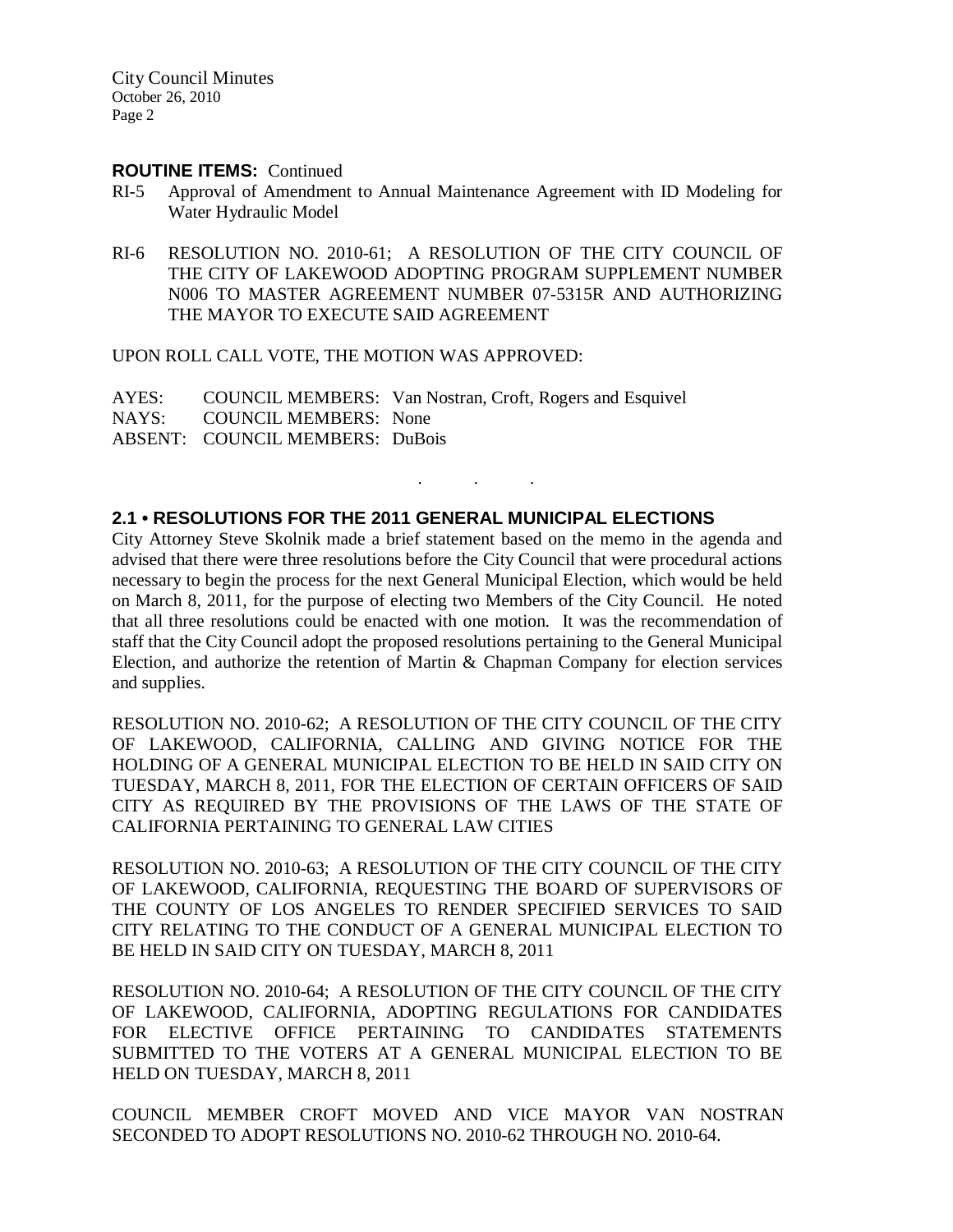## **2.1 • RESOLUTIONS FOR THE 2011 GENERAL MUNICIPAL ELECTIONS** – Cont. UPON ROLL CALL VOTE, THE MOTION WAS APPROVED:

AYES: COUNCIL MEMBERS: Van Nostran, Croft, Rogers and Esquivel NAYS: COUNCIL MEMBERS: None ABSENT: COUNCIL MEMBERS: DuBois

## **2.2 • ORDINANCE NO. 2010-3; PERTAINING TO THE ESTABLISHMENT AND OPERATION OF MEDICAL MARIJUANA DISPENSARIES**

. . .

The City Attorney advised that the proposed ordinance to prohibit the establishment of Medical Marijuana Dispensaries had been introduced and read by title at the City Council's meeting on October 12th. He noted that this was a companion ordinance to the urgency ordinance adopted on October 12th and would be fully effective thirty days following adoption. He also advised that since further reading on the ordinance had been waived at the first reading, the ordinance was ready for adoption.

Council Member Rogers inquired if any feedback had been received from the community regarding the ordinance. The City Attorney confirmed that no comments had been received.

ORDINANCE NO. 2010-3; AN ORDINANCE OF THE CITY COUNCIL OF THE CITY OF LAKEWOOD AMENDING ARTICLE IX OF THE LAKEWOOD MUNICIPAL CODE TO PROHIBIT THE ESTABLISHMENT OF MEDICAL MARIJUANA DISPENSARIES IN THE CITY OF LAKEWOOD

VICE MAYOR VAN NOSTRAN MOVED AND COUNCIL MEMBER CROFT SECONDED TO ADOPT ORDINANCE NO. 2010-3. UPON ROLL CALL VOTE, THE MOTION WAS APPROVED:

AYES: COUNCIL MEMBERS: Van Nostran, Croft, Rogers and Esquivel NAYS: COUNCIL MEMBERS: None ABSENT: COUNCIL MEMBERS: DuBois

At 7:55 p.m., the Regular Meeting of the City Council was recessed for the Meeting of the Lakewood Redevelopment Agency. At 7:56 p.m., the City Council Meeting was reconvened.

. . .

. . .

**ORAL COMMUNICATIONS:** None

. . .